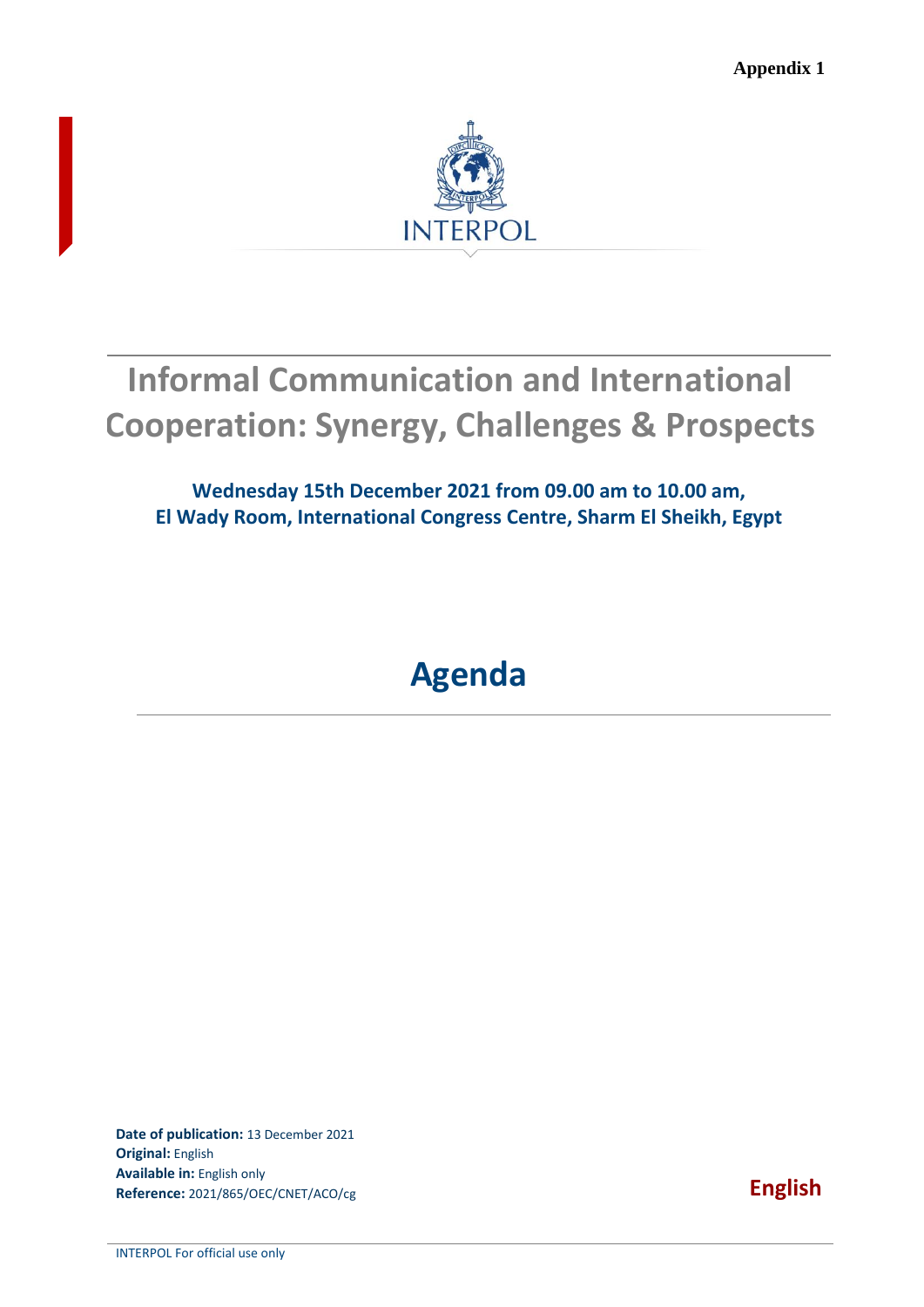Anti-Corruption

Coordinator, INTERPOL

#### **Time Item N° Subject Speaker 09.00 – 09.05 1 Opening Ms Ilana De Wild** Director of Organised and Emerging Crime Directorate, INTERPOL **09.05 – 09.20 2 NTERPOL Informal Communication channels and tools for international cooperation Mr Humaid Alameemi** Anti-Corruption Coordinator, INTERPOL **09.20 – 09.45 3 Country Experiences: Informal Communication and challenges in the framework of international cooperation Name TBD** Economic and Financial Crimes Commission, EFCC, Nigeria **Ms. Lili Pintauli Siregar** Vice Chairman, Corruption Eradication Commission of Republic Indonesia (KPK), Indonesia **Mr Mohd Hafaz Bin Nazar** Director, Financial Analysis Division Malaysian Anti-Corruption Commission (MACC), Malaysia **Ms. Jennifer Whittaker** Special Agent, FBI representative to the International Anti-Corruption Coordination Centre (IACCC**) Mr Alexandre Luiz Rollo Alves** Head of Regional Division against Organized Crime of Federal Police in Pernambuco, Brazil **09.45 – 09.55 4 Discussion, Questions & Answers 09.55 – 10.00 5 Closing Remarks Mr Humaid Alameemi**

### **15 December 2021**